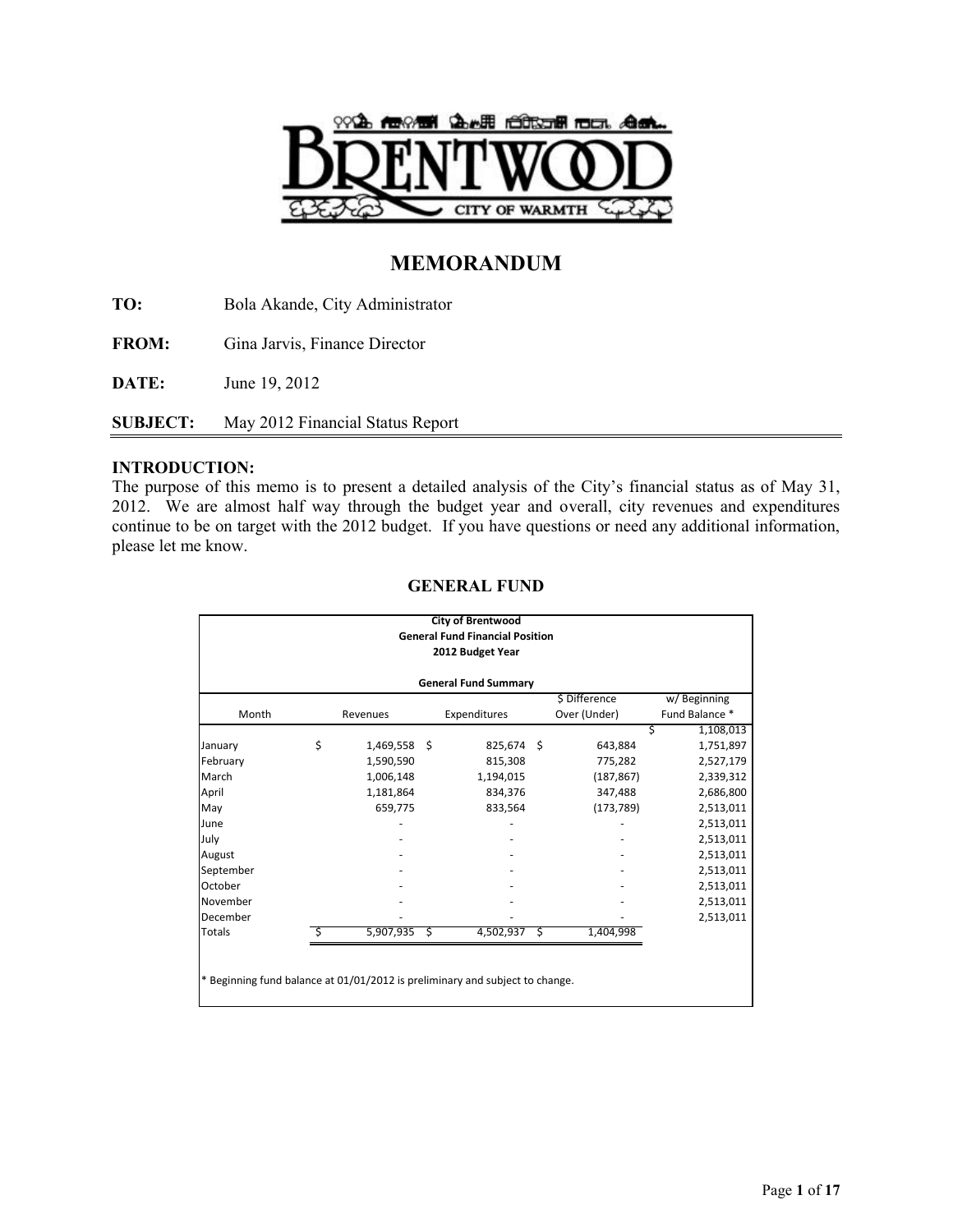#### **General Fund Revenue**

Total General Fund revenue through May 2012 is ahead of 2011 and about \$631k higher than the 2012 budget. The following section provides detail information for the City's General Fund revenue.

#### **Total Revenue:**



## **Taxes:**

Ad valorem tax revenue is posted to the General Fund in November. Year to date sales tax revenue is on pace with 2011 and is tracking higher than the 2012 budget through May. Utility tax revenue is slightly below 2011 and the 2012 budget at 36.91% of the 2012 budget. We will need to monitor this revenue source in the next few months to determine if this will resolve itself during the peak summer months for electric usage. Other tax revenue includes the road  $\&$  bridge tax, financial institution tax, railroad  $\&$ utility tax, state motor fuel tax and cigarette tax. These taxes combined are right on target with the 2012 budget at 43.10%.



\$-

Jan feb Mar Apr May Jun

Note: Includes Municipal Fire Sales Tax

Nov  $4,785,497$   $4,314,442$ <br>Dec  $5.194.178$   $4.706.661$ 

4,706,661

Jul Aus sep oct Not Dec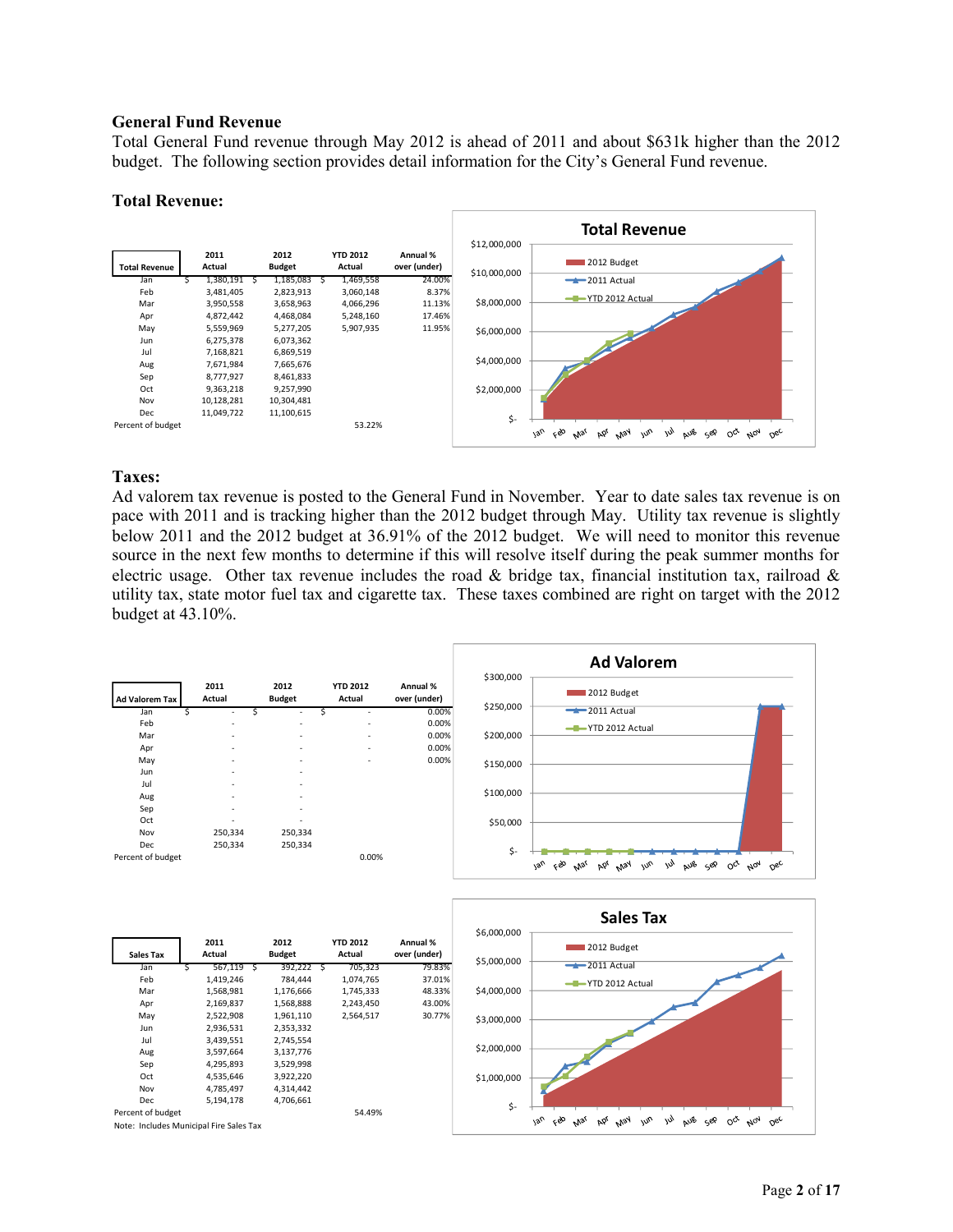

| Jan               | 118,794 5 | 50,933 \$ | 113,169 | 122.19% |           | $-2011$ Actual                                                                                                                                  |
|-------------------|-----------|-----------|---------|---------|-----------|-------------------------------------------------------------------------------------------------------------------------------------------------|
| Feb               | 176,258   | 101,866   | 145,477 | 42.81%  | \$500,000 | -T-YTD 2012 Actual                                                                                                                              |
| Mar               | 208,925   | 152,799   | 171,329 | 12.13%  |           |                                                                                                                                                 |
| Apr               | 263,509   | 203,732   | 234,580 | 15.14%  | \$400,000 |                                                                                                                                                 |
| May               | 293,631   | 254,665   | 263,423 | 3.44%   |           |                                                                                                                                                 |
| Jun               | 324,291   | 305,598   |         |         | \$300,000 |                                                                                                                                                 |
| Jul               | 354,050   | 356,531   |         |         |           |                                                                                                                                                 |
| Aug               | 382,516   | 407,464   |         |         | \$200,000 |                                                                                                                                                 |
| Sep               | 412,704   | 458,397   |         |         |           |                                                                                                                                                 |
| Oct               | 440,721   | 509,330   |         |         | \$100,000 |                                                                                                                                                 |
| Nov               | 467,084   | 560,263   |         |         |           |                                                                                                                                                 |
| Dec               | 641,284   | 611,197   |         |         | \$-       |                                                                                                                                                 |
| Percent of budget |           |           | 43.10%  |         |           |                                                                                                                                                 |
|                   |           |           |         |         |           | $v_{v}$<br>ceo<br>aus<br>$w^{\prime}$<br>$\omega$<br>$O_{6c}$<br>جون<br>$0^{\circ}$<br>40 <sub>q</sub><br>$M_{S_A}$<br>$\nu_{\text{V3}}$<br>bb, |

#### **Licenses and Permits:**

Business license revenue is right on target with last year and the 2012 budget. Building permits are still down compared to the 2012 budget but we anticipate a steady increase in this revenue source as current development projects in the city move forward. Other license and permit revenue includes liquor licenses, automobile licenses, occupancy permits, planning/zoning applications, electrical permits and plumbing permits. These revenue sources continue to track higher than 2011 and reflect 61.07% of the 2012 budget.

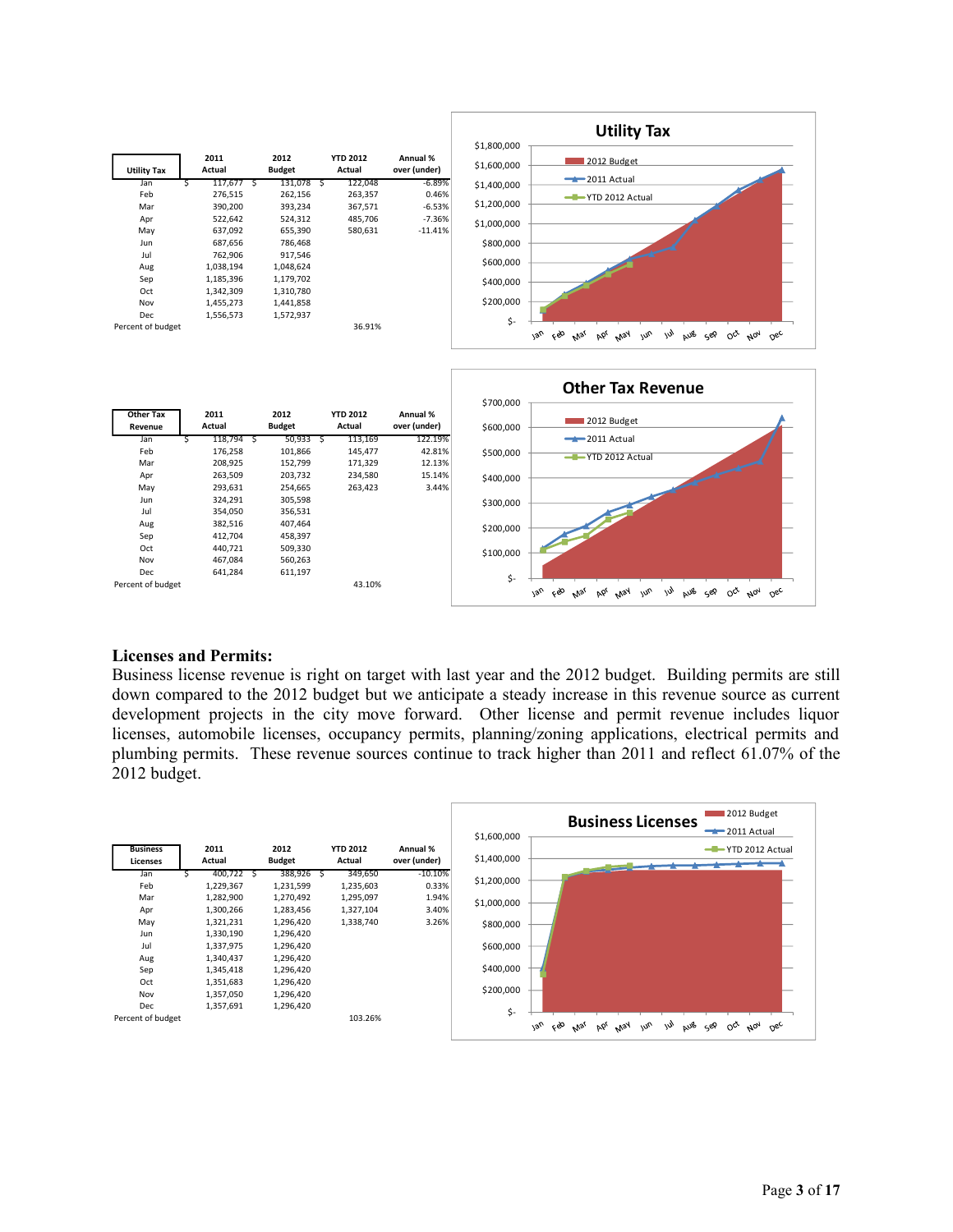



#### **Fines and Forfeitures:**

Fines and forfeitures continue to be coming in less than anticipated in the 2012 Budget at only 31.89% and are below 2011 levels. During the month of April, we were able to determine that the number of tickets issued through March was less than the prior year which would explain the revenue decline. The police department has indicated that a  $2<sup>nd</sup>$  traffic officer started in May so we should start to see the number of tickets increase as a result.

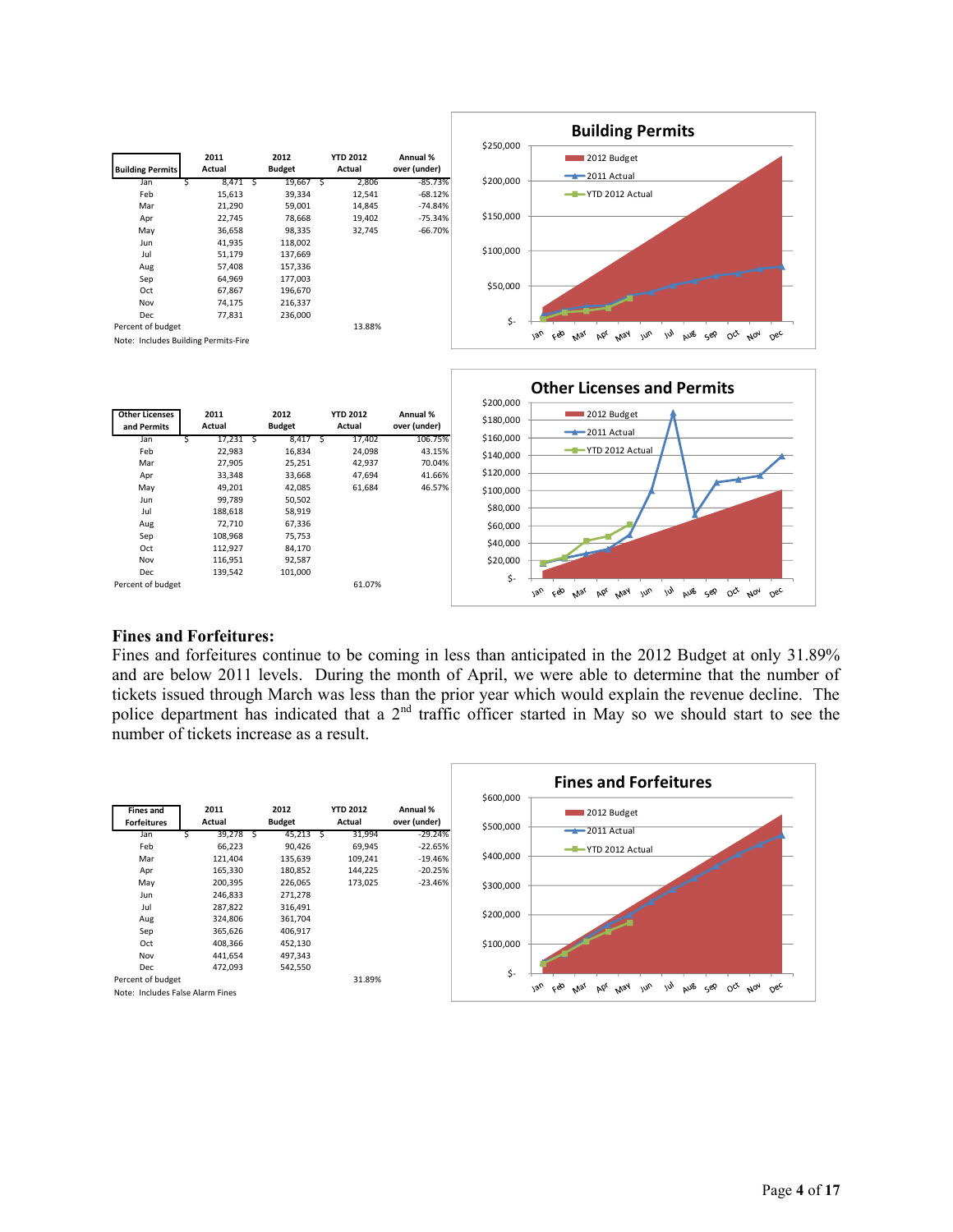#### **Intergovernmental:**

Intergovernmental revenue includes anticipated grant revenue, revenue from the library and the City of Rock Hill. In April, we made an accounting change to move reimbursements from the DEA to intergovernmental revenue. Previously this revenue was posted directly to the police department overtime account. In the overtime analysis, you will see that this accounting change resulted in an increase in police overtime which now reflects actual costs for overtime in the department. It is important to note that a portion of the overtime is funded by the DEA. Total year to date revenue is 70.36% of the 2012 budget.



## **Charges for Services:**

Charges for services include revenue from parks and recreation, garbage and public safety services. Year to date, this revenue source is on track with 2011 but below budget at 35.01%. We will need to consult with Parks and Recreation to determine if this budget shortfall is expected to be recouped in the coming months due to the seasonal nature of some of the revenue such as Rink Fees and Ice Rink Rentals.

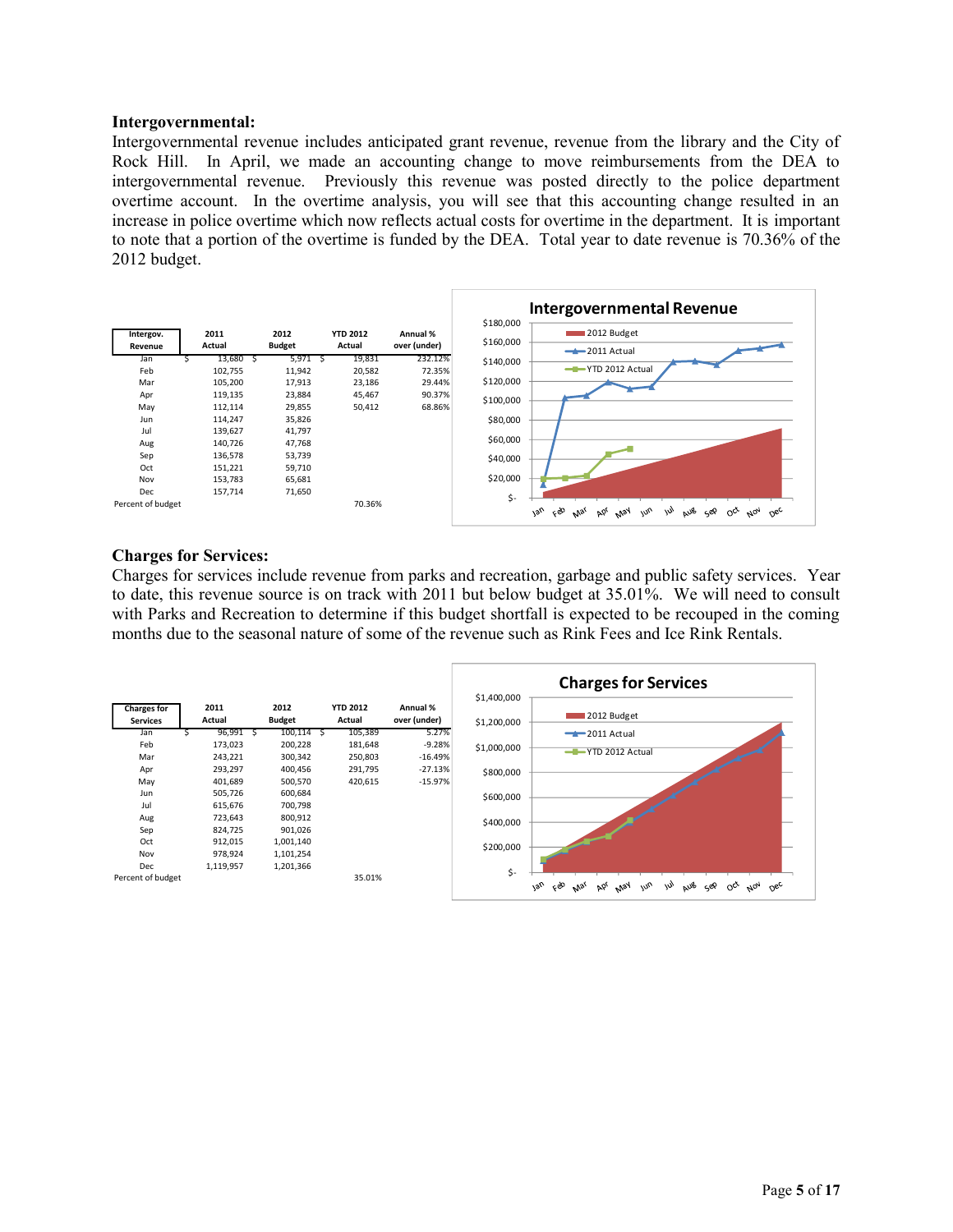#### **Investment Income:**

Investment income from the City's money market account will now be posted monthly. Further analysis and development of an investment program is still to come.



#### **Miscellaneous:**

The 2012 budget for miscellaneous revenue includes TIF reimbursements, TDD collection fees, and a litigation settlement. These revenues total \$432,000 and will not come in steadily on a monthly basis. In April, we received the 2011 TIF Reimbursement in the amount of \$357k.

| <b>Miscellaneous</b><br>Revenue | 2011<br>Actual | 2012<br><b>Budget</b> | <b>YTD 2012</b><br>Actual | Annual %<br>over (under) |
|---------------------------------|----------------|-----------------------|---------------------------|--------------------------|
| Jan                             | 152 S          | 40,042                | 1,922<br>S                | $-95.20%$                |
| Feb                             | (737)          | 80.084                | 32,101                    | $-59.92%$                |
| Mar                             | (19,708)       | 120,126               | 44.938                    | $-62.59%$                |
| Apr                             | (17.979)       | 160,168               | 407.347                   | 154.32%                  |
| May                             | (15, 324)      | 200,210               | 420.141                   | 109.85%                  |
| Jun                             | (12, 250)      | 240,252               |                           |                          |
| Jul                             | (9,055)        | 280.294               |                           |                          |
| Aug                             | (6, 619)       | 320,336               |                           |                          |
| Sep                             | 37,151         | 360,378               |                           |                          |
| Oct                             | 39.964         | 400.420               |                           |                          |
| Nov                             | 47.057         | 440.462               |                           |                          |
| <b>Dec</b>                      | 64.487         | 480.500               |                           |                          |
| Percent of budget               |                |                       | 87.44%                    |                          |

Note: Includes TIF Reimbursements, TDD Collections Fees and Comm Litigation Settlement

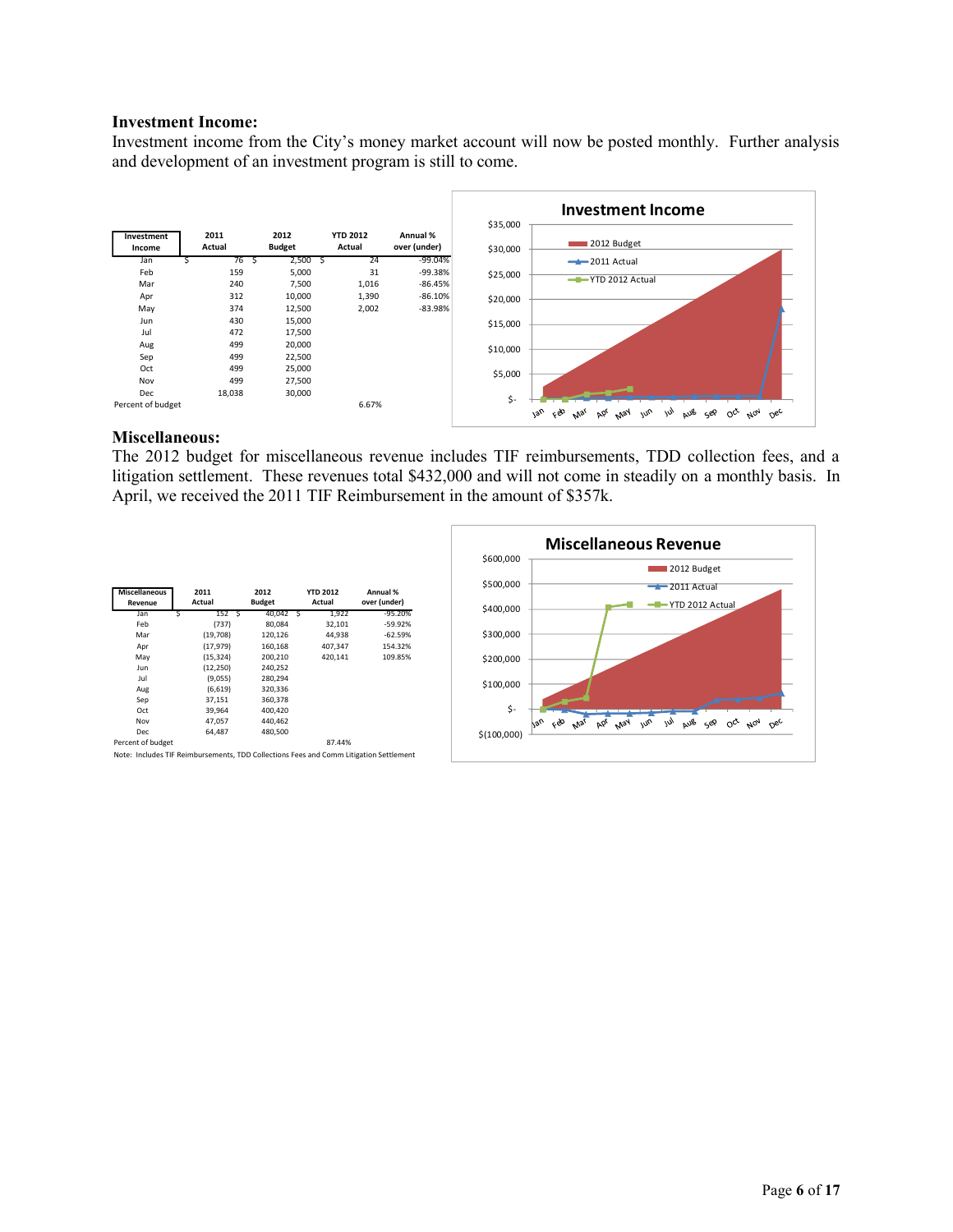## **Expenditures**

Total year to date General Fund expenditures through May 2012 are still slightly higher than May 2011 but are right on target at 40.81% of the 2012 budget. The following section provides detailed information for the City's General Fund expenditures.

### **Total Expenditures:**



## **Administration:**

Administration department expenditures in 2012 will be higher than in 2011 because related Municipal Operating costs were moved to Administration in 2012. Year to date expenditures have leveled out in recent months as this department has realized some savings to offset a payout for a long term city employee that occurred in January. However, we will continue to monitor this department to make sure it stays on target and that there are no budget problems that need to be addressed.

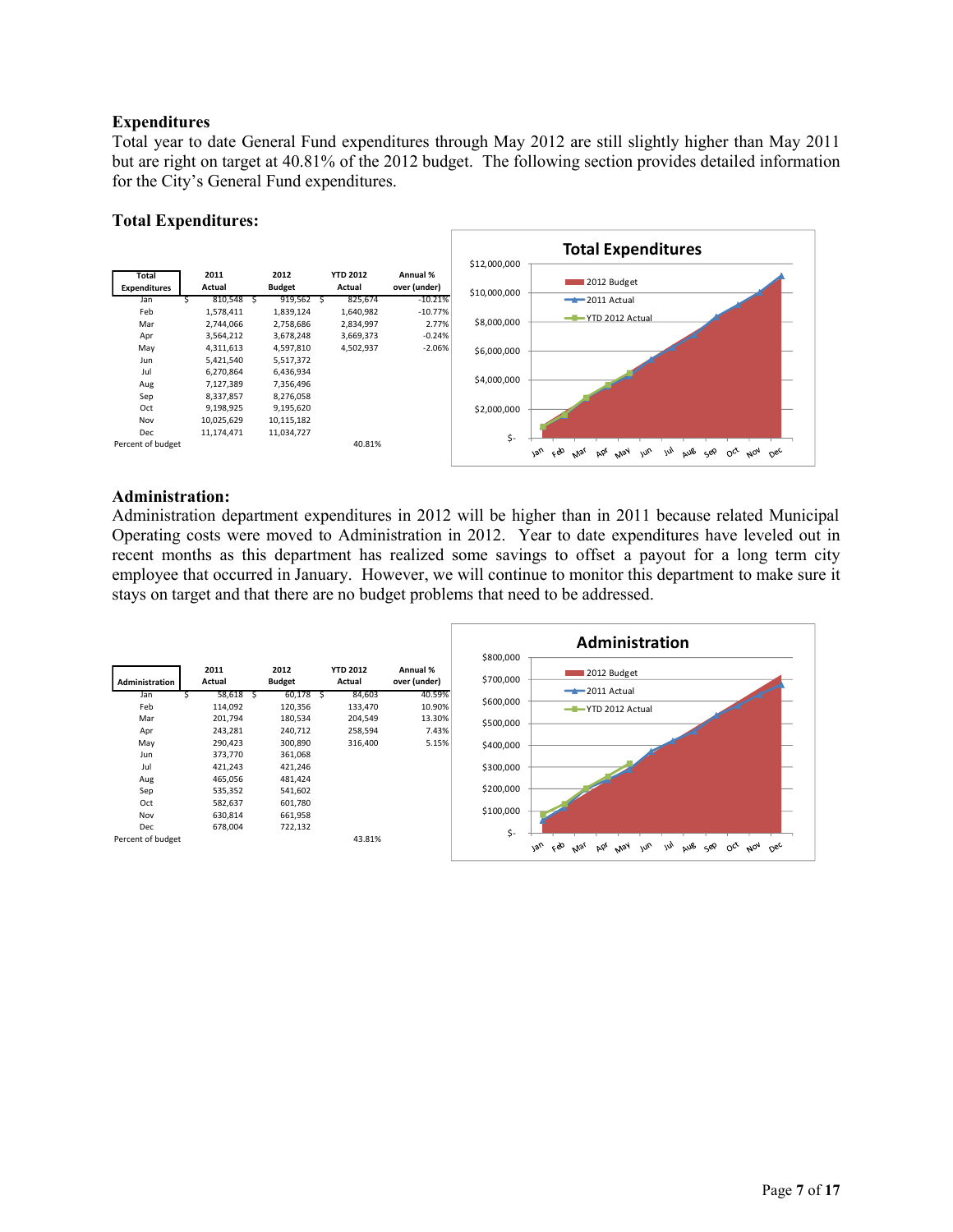## **Police:**

Police department expenditures in 2012 will be higher than in 2011 because related Municipal Operating costs were moved to Police in 2012. The Police department expenditures for May are right on target with the 2012 budget.



#### **Police Seizure Funds:**

An accounting change was made in April to create a separate division in the General Fund for budgeting and expending police seizure funds. Previously, these expenditures were posted against the seized property revenue account. This resulted in difficulty in reporting actual revenue and expenditures related to the seizure funds and these expenditures were not being properly budgeted. In the future, the police department will budget for the use of seizure funds each year during the budget process. Later this year, a budget amendment will be submitted to budget for the expenditure of seizure funds in 2012.

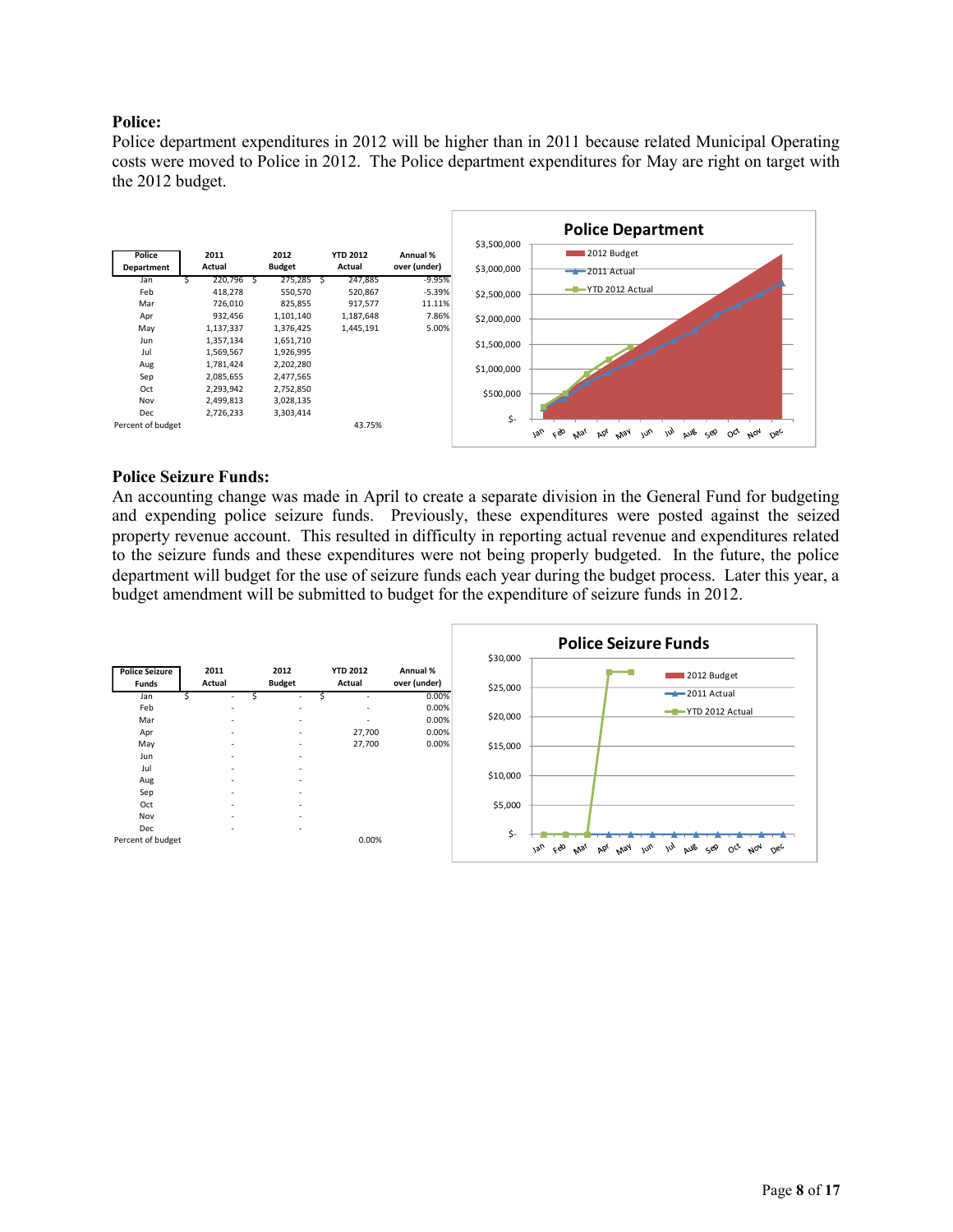## **Fire:**

Fire department expenditures in 2012 will be higher than in 2011 because related Municipal Operating costs were moved to Fire in 2012. The Fire department expenditures for May are right on target with the 2012 budget.



#### **Public Works:**

Public Works department expenditures in 2012 will be higher than in 2011 because related Municipal Operating costs were moved to Public Works in 2012. The Public Works department expenditures for May are below the 2012 budget at 36.14%.

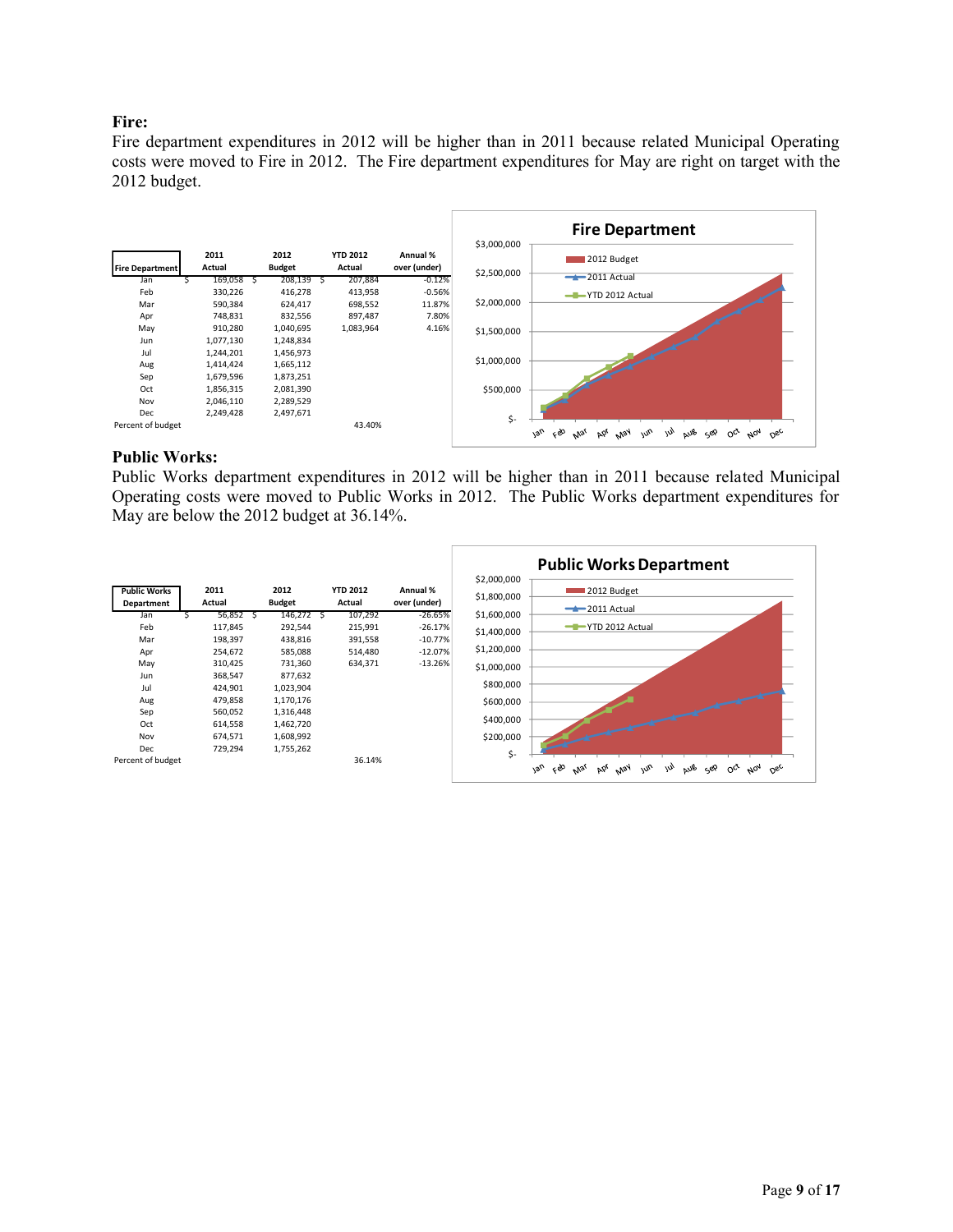#### **Planning and Development:**

Planning and Development department expenditures in 2012 will be higher than in 2011 because related Municipal Operating costs were moved to Planning and Development in 2012. The Planning and Development department expenditures for May are right on target with the 2012 budget.



## **Sanitation:**

Sanitation department expenditures for May are right on target with the 2012 budget.



## **Community Services:**

Community Services expenditures fluctuate from month to month depending upon activities such as the Brentwood Days festival and other community events. The Community Services expenditures for May are below the 2012 budget at 38.25%.

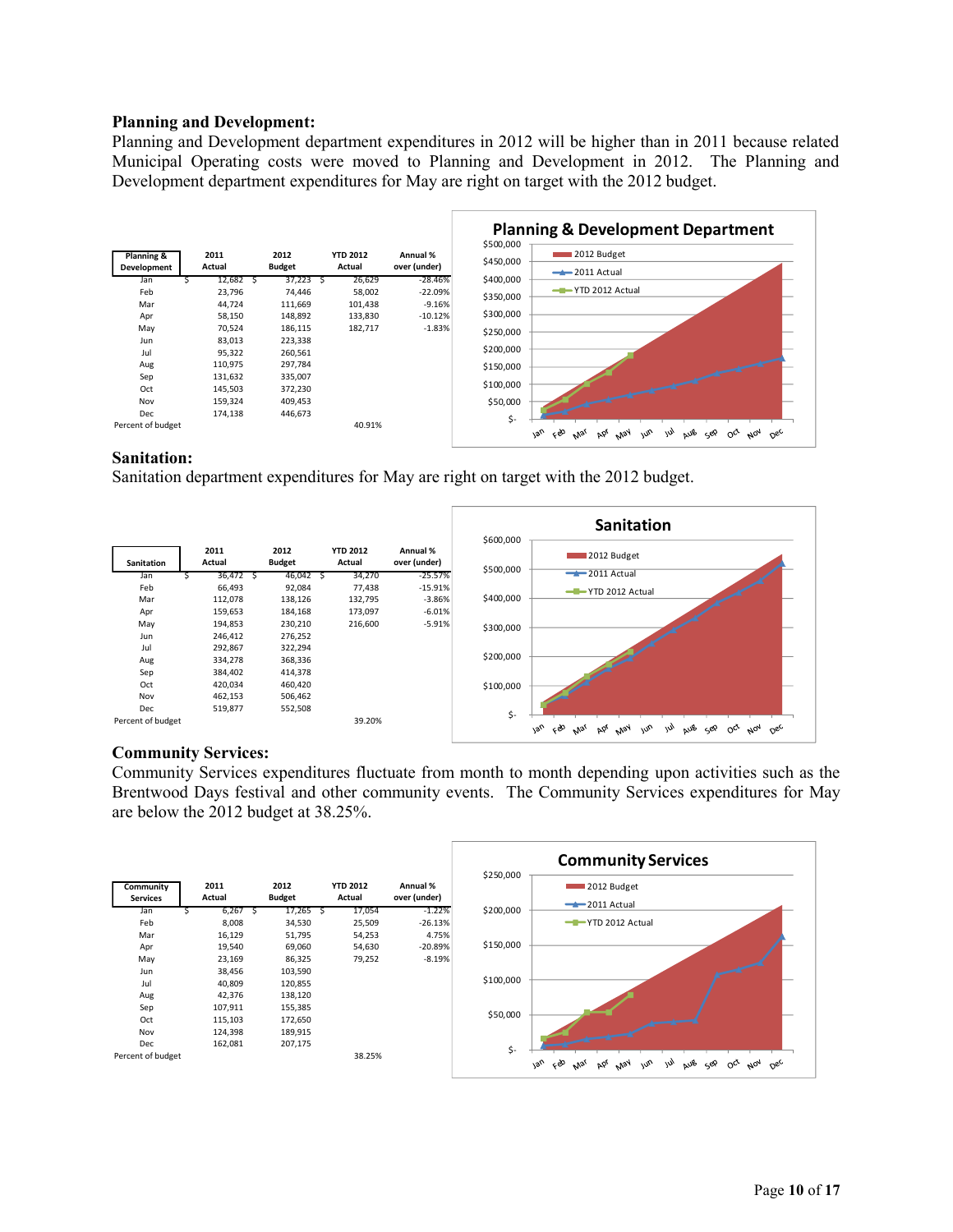## **Legislative:**

Legislative department expenditures in 2012 will be higher than in 2011 because related Municipal Operating costs were moved to Legislative in 2012. The Legislative department expenditures for May are right on target with the 2012 budget.



## **Judicial:**

Judicial department expenditures in 2012 will be higher than in 2011 because related Municipal Operating costs were moved to Judicial in 2012. The Judicial department expenditures for May are below the 2012 budget at 33.52%.



## **Municipal Operating:**

Municipal Operating expenditures in 2012 will be much less than in 2011 because many Municipal Operating costs related to specific departments were moved to those departments in 2012. The Municipal Operating expenditures for May are below the 2012 budget at 32.36%.

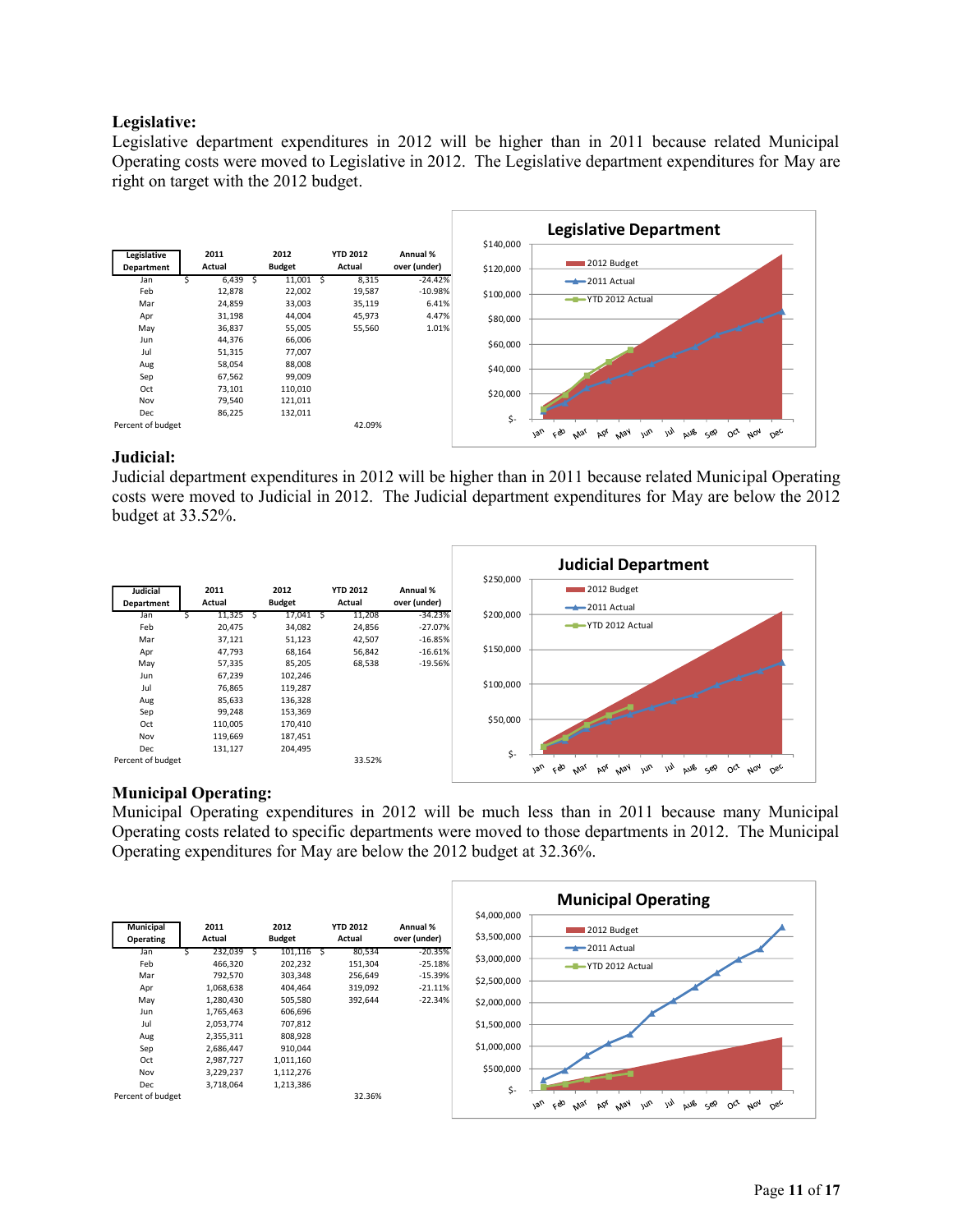## **OTHER CITY FUNDS**

#### **Police and Fire Pension Fund**

|                                                                              |    |           |   | <b>City of Brentwood</b><br><b>Police and Fire Pension Fund Financial Position</b> |    |               |                     |  |  |  |  |  |
|------------------------------------------------------------------------------|----|-----------|---|------------------------------------------------------------------------------------|----|---------------|---------------------|--|--|--|--|--|
|                                                                              |    |           |   | 2012 Budget Year                                                                   |    |               |                     |  |  |  |  |  |
| <b>Police and Fire Pension Fund Summary</b>                                  |    |           |   |                                                                                    |    |               |                     |  |  |  |  |  |
|                                                                              |    |           |   |                                                                                    |    | \$ Difference | W/Beginning         |  |  |  |  |  |
| Month                                                                        |    | Revenues  |   | Expenditures                                                                       |    | Over (Under)  | <b>Fund Balance</b> |  |  |  |  |  |
|                                                                              |    |           |   |                                                                                    |    |               | Ś<br>24,756,000     |  |  |  |  |  |
| January                                                                      | \$ | 18,714 \$ |   |                                                                                    | \$ | 18,714        | 24,774,714          |  |  |  |  |  |
| February                                                                     |    | 1,109,640 |   | 192,139                                                                            |    | 917,501       | 25,692,215          |  |  |  |  |  |
| March                                                                        |    | 666,534   |   | 90,530                                                                             |    | 576,004       | 26,268,219          |  |  |  |  |  |
| April                                                                        |    | 336,505   |   | 84,639                                                                             |    | 251,866       | 26,520,085          |  |  |  |  |  |
| May                                                                          |    | (35,076)  |   | 87,250                                                                             |    | (122, 326)    | 26,397,759          |  |  |  |  |  |
| June                                                                         |    |           |   |                                                                                    |    |               | 26,397,759          |  |  |  |  |  |
| July                                                                         |    |           |   |                                                                                    |    |               | 26,397,759          |  |  |  |  |  |
| August                                                                       |    |           |   |                                                                                    |    |               | 26,397,759          |  |  |  |  |  |
| September                                                                    |    |           |   |                                                                                    |    |               | 26,397,759          |  |  |  |  |  |
| October                                                                      |    |           |   |                                                                                    |    |               | 26,397,759          |  |  |  |  |  |
| November                                                                     |    |           |   |                                                                                    |    |               | 26,397,759          |  |  |  |  |  |
| December                                                                     |    |           |   |                                                                                    |    |               | 26,397,759          |  |  |  |  |  |
| Totals                                                                       | ς  | 2,096,317 | Ŝ | 454,558                                                                            | Ŝ  | 1,641,759     |                     |  |  |  |  |  |
|                                                                              |    |           |   |                                                                                    |    |               |                     |  |  |  |  |  |
|                                                                              |    |           |   |                                                                                    |    |               |                     |  |  |  |  |  |
| * Beginning fund balance at 01/01/2012 is preliminary and subject to change. |    |           |   |                                                                                    |    |               |                     |  |  |  |  |  |
|                                                                              |    |           |   |                                                                                    |    |               |                     |  |  |  |  |  |

The Police and Fire Pension Fund is presented for information purposes only. The Police and Firefighters Pension Plan Board of Trustees oversees this fund. The Police and Fire Pension Fund activity for April was posted in May. There were some decreases in market value of the pension fund investments in April which is reflected as reductions in revenue to the fund. There were no retirement payouts in April so expenditures were more in line with 2011. However, we are still tracking well above the 2012 budget.

| <b>Police and Fire</b><br>Pension |   | 2011<br>Actual |    | 2012<br><b>Budget</b> | <b>YTD 2012</b><br>Actual | Annual %<br>over (under) |  |  |
|-----------------------------------|---|----------------|----|-----------------------|---------------------------|--------------------------|--|--|
| Jan                               | Ś | 25,526         | -S | 58.075 S              | 18.714                    | $-67.78%$                |  |  |
| Feb                               |   | 341.941        |    | 116.150               | 1.128.354                 | 871.46%                  |  |  |
| Mar                               |   | 761.347        |    | 174.225               | 1.794.888                 | 930.21%                  |  |  |
| Apr                               |   | 710,157        |    | 232,300               | 2,131,393                 | 817.52%                  |  |  |
| May                               |   | 1,265,356      |    | 290.375               | 2.096.317                 | 621.93%                  |  |  |
| <b>Jun</b>                        |   | 1.244.868      |    | 348.450               |                           |                          |  |  |
| Jul                               |   | 998.384        |    | 406.525               |                           |                          |  |  |
| Aug                               |   | 766,870        |    | 464.600               |                           |                          |  |  |
| Sep                               |   | (32, 717)      |    | 522,675               |                           |                          |  |  |
| Oct                               |   | (941, 684)     |    | 580.750               |                           |                          |  |  |
| Nov                               |   | 1.464.812      |    | 1.816.113             |                           |                          |  |  |
| Dec                               |   | 1.192.021      |    | 1.874.183             |                           |                          |  |  |
| Percent of budget                 |   |                |    |                       | 111.85%                   |                          |  |  |





| Dec                               | 1,192,021 | 1.874.183     |                 |                                                                                        |
|-----------------------------------|-----------|---------------|-----------------|----------------------------------------------------------------------------------------|
| Percent of budget                 |           |               | 111.85%         |                                                                                        |
|                                   |           |               |                 | Note: Fluctuations are due to changes in investment market values from month to month. |
|                                   |           |               |                 |                                                                                        |
|                                   |           |               |                 |                                                                                        |
|                                   |           |               |                 |                                                                                        |
|                                   |           |               |                 |                                                                                        |
|                                   |           |               |                 |                                                                                        |
|                                   |           |               |                 |                                                                                        |
|                                   |           |               |                 |                                                                                        |
|                                   |           |               |                 |                                                                                        |
|                                   | 2011      | 2012          | <b>YTD 2012</b> | Annual %                                                                               |
| <b>Police and Fire</b><br>Pension | Actual    | <b>Budget</b> | Actual          | over (under)                                                                           |
| Jan                               | Ś         | Ś             | Ś               | #DIV/0!                                                                                |
| Feb                               | 74,752    | 64,545        | 192,139         | 197.68%                                                                                |
| Mar                               | 273,181   | 129,090       | 282,669         | 118.97%                                                                                |
| Apr                               | 344,646   | 193,635       | 367,308         | 89.69%                                                                                 |
| May                               | 426,841   | 258,180       | 454,558         | 76.06%                                                                                 |

Note: Large fluctuations in 2011 relate to an error in Aug. 2011 corrected in Dec. 2011 (\$2 mil)

Jul 663,475 387,270 2,750,571 451,815<br>2,933,593 516,360

Sep 2,933,593 516,360<br>Oct 3,017,637 580,905  $3,017,637$ Nov 3,094,675 645,450<br>Dec 1,302,519 710,000  $1,302,519$ Percent of budget 64.02%

Page **12** of **17**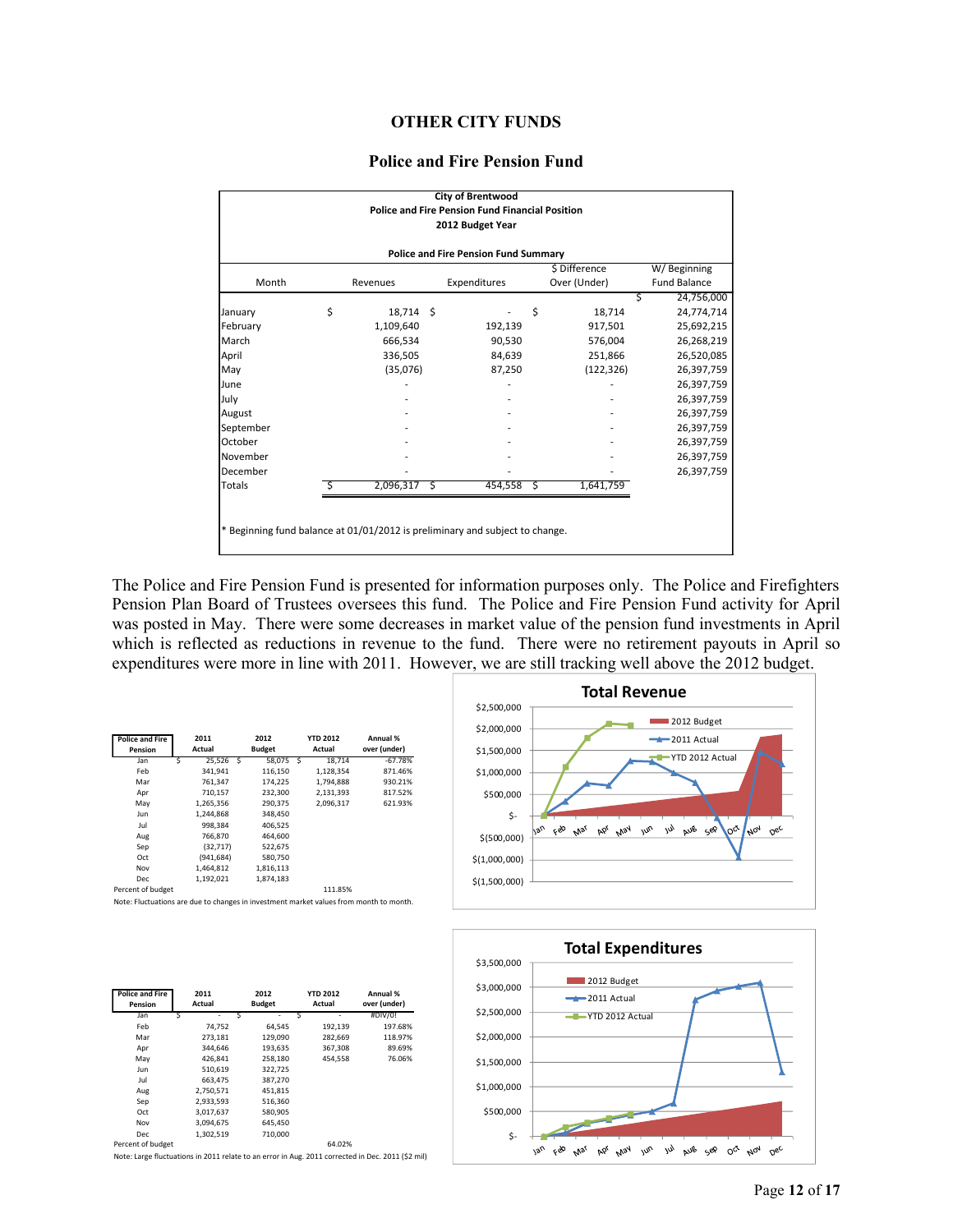# **Library Fund**

| <b>City of Brentwood</b><br><b>Library Fund Financial Position</b><br>2012 Budget Year |                                                                              |            |   |              |   |               |                     |  |  |  |  |
|----------------------------------------------------------------------------------------|------------------------------------------------------------------------------|------------|---|--------------|---|---------------|---------------------|--|--|--|--|
| <b>Library Fund Summary</b>                                                            |                                                                              |            |   |              |   |               |                     |  |  |  |  |
|                                                                                        |                                                                              |            |   |              |   | \$ Difference | W/Beginning         |  |  |  |  |
| Month                                                                                  |                                                                              | Revenues   |   | Expenditures |   | Over (Under)  | <b>Fund Balance</b> |  |  |  |  |
|                                                                                        |                                                                              |            |   |              |   |               | 342,071<br>Ś        |  |  |  |  |
| January                                                                                | \$                                                                           | $2,930$ \$ |   | $16,817$ \$  |   | (13, 887)     | 328,184             |  |  |  |  |
| February                                                                               |                                                                              | 1,983      |   | 34,379       |   | (32, 396)     | 295,788             |  |  |  |  |
| March                                                                                  |                                                                              | 864        |   | 60,528       |   | (59, 664)     | 236,124             |  |  |  |  |
| April                                                                                  |                                                                              | 1,207      |   | 28,503       |   | (27, 296)     | 208,828             |  |  |  |  |
| May                                                                                    |                                                                              | 3,503      |   | 36,231       |   | (32, 728)     | 176,100             |  |  |  |  |
| June                                                                                   |                                                                              |            |   |              |   |               | 176,100             |  |  |  |  |
| July                                                                                   |                                                                              |            |   |              |   |               | 176,100             |  |  |  |  |
| August                                                                                 |                                                                              |            |   |              |   |               | 176,100             |  |  |  |  |
| September                                                                              |                                                                              |            |   |              |   |               | 176,100             |  |  |  |  |
| October                                                                                |                                                                              |            |   |              |   |               | 176,100             |  |  |  |  |
| November                                                                               |                                                                              |            |   |              |   |               | 176,100             |  |  |  |  |
| December                                                                               |                                                                              |            |   |              |   |               | 176,100             |  |  |  |  |
| <b>Totals</b>                                                                          |                                                                              | 10,487     | S | 176,458      | S | (165, 971)    |                     |  |  |  |  |
|                                                                                        | * Beginning fund balance at 01/01/2012 is preliminary and subject to change. |            |   |              |   |               |                     |  |  |  |  |

The Library Fund is presented for information purposes only. The Library Board oversees the operations of the Library.

| Library           | 2011<br>Actual | 2012<br><b>Budget</b> | <b>YTD 2012</b><br>Actual | Annual %<br>over (under) |
|-------------------|----------------|-----------------------|---------------------------|--------------------------|
| Jan               | 1,519          | 3,159                 | 2,930                     | -7.25%                   |
| Feb               | 2,242          | 6,318                 | 4,913                     | $-22.24%$                |
| Mar               | 3,596          | 9,477                 | 5,777                     | $-39.04%$                |
| Apr               | 4,751          | 12,636                | 6,984                     | $-44.73%$                |
| May               | 6,027          | 15,795                | 10,487                    | $-33.61%$                |
| Jun               | 9,599          | 18,954                |                           |                          |
| Jul               | 12,605         | 22,113                |                           |                          |
| Aug               | 13,940         | 25,272                |                           |                          |
| Sep               | 15,378         | 28,431                |                           |                          |
| Oct               | 17,200         | 31,590                |                           |                          |
| Nov               | 451,575        | 467,857               |                           |                          |
| Dec               | 461,307        | 471,010               |                           |                          |
| Percent of budget |                |                       | 2.23%                     |                          |





| Library           | 2011<br>Actual |     | 2012<br><b>Budget</b> | <b>YTD 2012</b><br>Actual | Annual %<br>over (under) |
|-------------------|----------------|-----|-----------------------|---------------------------|--------------------------|
| Jan               | 33,270         | - S | 38,018 S              | 16,817                    | $-55.77%$                |
| Feb               | 61,496         |     | 76,036                | 51,196                    | $-32.67%$                |
| Mar               | 118,289        |     | 114.054               | 111,724                   | $-2.04%$                 |
| Apr               | 151,568        |     | 152,072               | 140,227                   | $-7.79%$                 |
| May               | 184,809        |     | 190,090               | 176,458                   | $-7.17%$                 |
| Jun               | 223,154        |     | 228,108               |                           |                          |
| Jul               | 268,481        |     | 266.126               |                           |                          |
| Aug               | 303,281        |     | 304.144               |                           |                          |
| Sep               | 364,873        |     | 342,162               |                           |                          |
| Oct               | 395,420        |     | 380,180               |                           |                          |
| Nov               | 424,161        |     | 418,198               |                           |                          |
| Dec               | 466,653        |     | 456.210               |                           |                          |
| Percent of budget |                |     |                       | 38.68%                    |                          |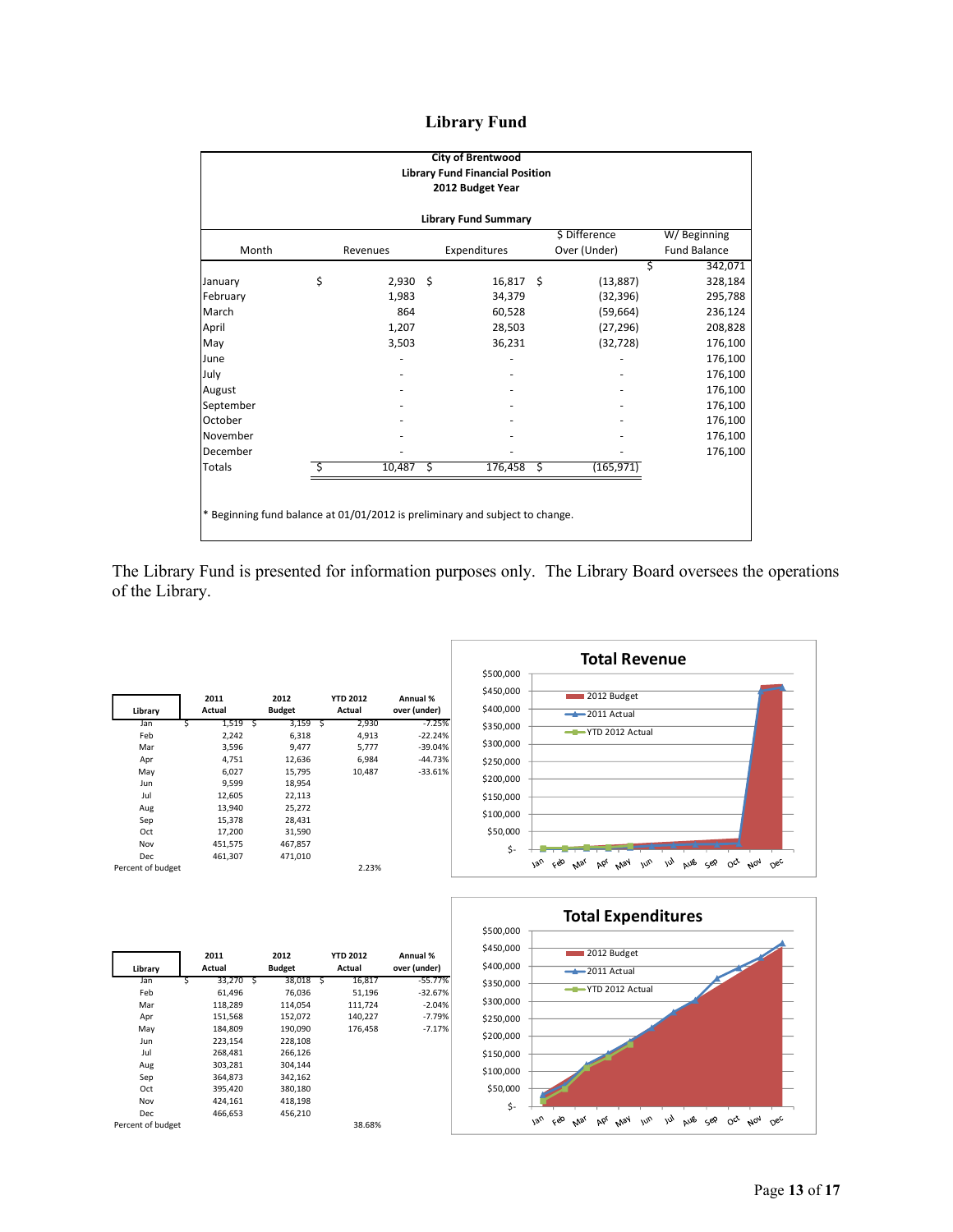|  | <b>Capital Improvements Fund</b> |  |
|--|----------------------------------|--|
|--|----------------------------------|--|

|                                                                              |    |            |    | <b>City of Brentwood</b>                            |   |               |   |              |  |  |
|------------------------------------------------------------------------------|----|------------|----|-----------------------------------------------------|---|---------------|---|--------------|--|--|
|                                                                              |    |            |    | <b>Capital Improvements Fund Financial Position</b> |   |               |   |              |  |  |
|                                                                              |    |            |    | 2012 Budget Year                                    |   |               |   |              |  |  |
| <b>Capital Improvements Fund Summary</b>                                     |    |            |    |                                                     |   |               |   |              |  |  |
|                                                                              |    |            |    |                                                     |   | \$ Difference |   | W/Beginning  |  |  |
| Month                                                                        |    | Revenues   |    | Expenditures                                        |   | Over (Under)  |   | Fund Balance |  |  |
|                                                                              |    |            |    |                                                     |   |               | Ś | 1,908,492    |  |  |
| January                                                                      | \$ | 171,303 \$ |    | 298,418 \$                                          |   | (127, 115)    |   | 1,781,377    |  |  |
| February                                                                     |    | 119,764    |    | 18,644                                              |   | 101,120       |   | 1,882,497    |  |  |
| March                                                                        |    | 256,103    |    | 260,588                                             |   | (4, 485)      |   | 1,878,012    |  |  |
| April                                                                        |    | 182,068    |    | 15,532                                              |   | 166,536       |   | 2,044,548    |  |  |
| May                                                                          |    | 129,438    |    | 42,022                                              |   | 87,416        |   | 2,131,964    |  |  |
| June                                                                         |    |            |    |                                                     |   |               |   | 2,131,964    |  |  |
| July                                                                         |    |            |    |                                                     |   |               |   | 2,131,964    |  |  |
| August                                                                       |    |            |    |                                                     |   |               |   | 2,131,964    |  |  |
| September                                                                    |    |            |    |                                                     |   |               |   | 2,131,964    |  |  |
| October                                                                      |    |            |    |                                                     |   |               |   | 2,131,964    |  |  |
| November                                                                     |    |            |    |                                                     |   |               |   | 2,131,964    |  |  |
| December                                                                     |    |            |    |                                                     |   |               |   | 2,131,964    |  |  |
| <b>Totals</b>                                                                |    | 858,676    | Ŝ. | 635,204                                             | Ś | 223,472       |   |              |  |  |
|                                                                              |    |            |    |                                                     |   |               |   |              |  |  |
|                                                                              |    |            |    |                                                     |   |               |   |              |  |  |
| * Beginning fund balance at 01/01/2012 is preliminary and subject to change. |    |            |    |                                                     |   |               |   |              |  |  |
|                                                                              |    |            |    |                                                     |   |               |   |              |  |  |

Revenue for the Capital Improvements fund includes Ad valorem taxes, sales tax, grant revenue and investment income. Sales tax revenue for the Capital Improvements fund is on target with the 2012 budget. All other revenue sources will be coming in at various times throughout the year. The Capital Improvements expenditures are below 2011 and the 2012 budget. However, expenditures on a monthly basis will be high or low based on purchasing and construction activity.

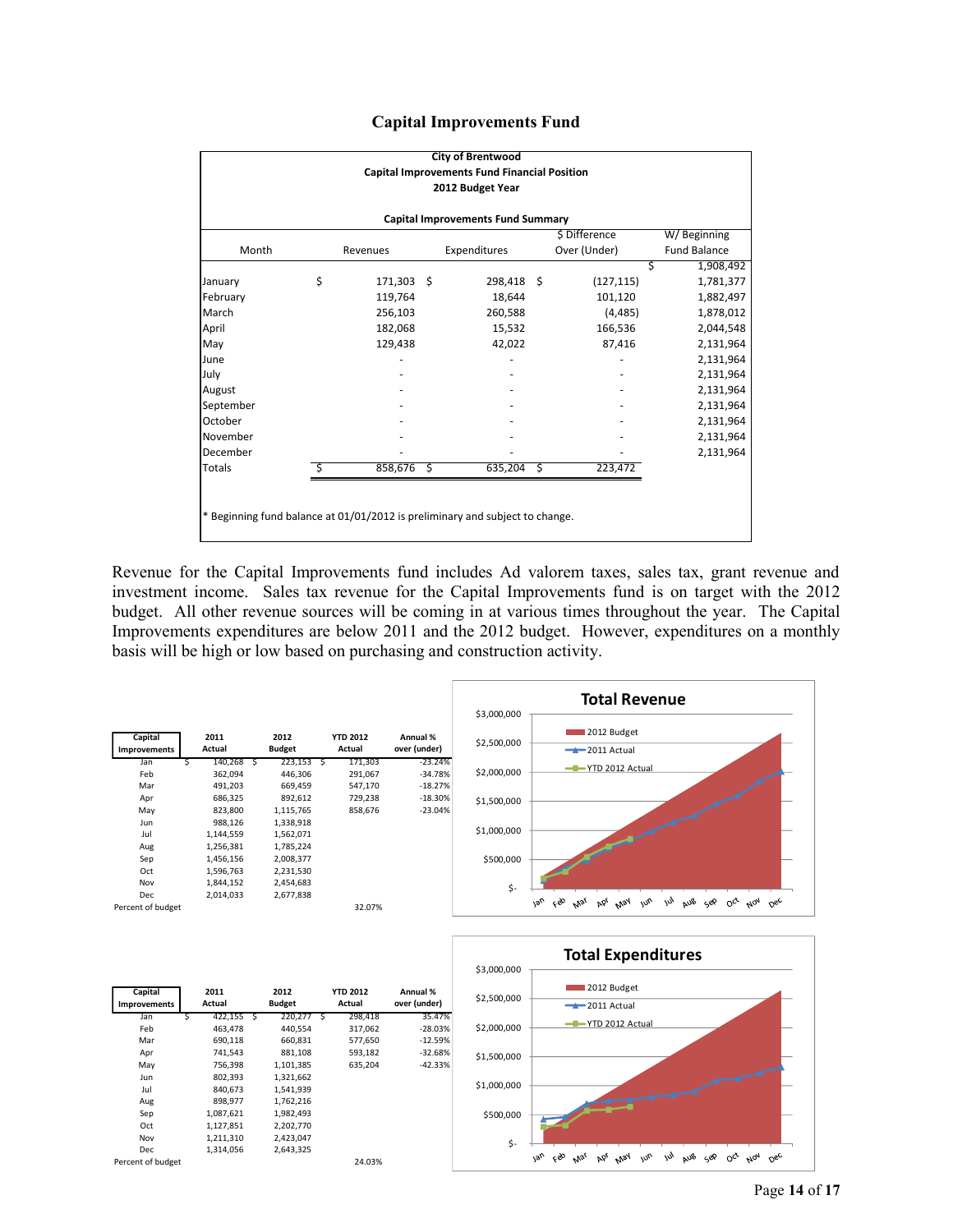| <b>City of Brentwood</b>                                                     |    |            |    |                                                           |    |               |  |                     |  |  |  |  |
|------------------------------------------------------------------------------|----|------------|----|-----------------------------------------------------------|----|---------------|--|---------------------|--|--|--|--|
|                                                                              |    |            |    | Storm Water and Park Improvements Fund Financial Position |    |               |  |                     |  |  |  |  |
|                                                                              |    |            |    | 2012 Budget Year                                          |    |               |  |                     |  |  |  |  |
|                                                                              |    |            |    |                                                           |    |               |  |                     |  |  |  |  |
| Storm Water and Park Improvements Fund Summary                               |    |            |    |                                                           |    |               |  |                     |  |  |  |  |
|                                                                              |    |            |    |                                                           |    | \$ Difference |  | W/Beginning         |  |  |  |  |
| Month                                                                        |    | Revenues   |    | Expenditures                                              |    | Over (Under)  |  | <b>Fund Balance</b> |  |  |  |  |
|                                                                              |    |            |    |                                                           |    |               |  | 1,272,876           |  |  |  |  |
| January                                                                      | \$ | 204,435 \$ |    | 242,399 \$                                                |    | (37, 964)     |  | 1,234,912           |  |  |  |  |
| February                                                                     |    | 138,852    |    | 87,629                                                    |    | 51,223        |  | 1,286,135           |  |  |  |  |
| March                                                                        |    | 270,416    |    | 109,782                                                   |    | 160,634       |  | 1,446,769           |  |  |  |  |
| April                                                                        |    | 216,045    |    | 100,554                                                   |    | 115,491       |  | 1,562,260           |  |  |  |  |
| May                                                                          |    | 131,170    |    | 74,024                                                    |    | 57,146        |  | 1,619,406           |  |  |  |  |
| June                                                                         |    |            |    |                                                           |    |               |  | 1,619,406           |  |  |  |  |
| July                                                                         |    |            |    |                                                           |    |               |  | 1,619,406           |  |  |  |  |
| August                                                                       |    |            |    |                                                           |    |               |  | 1,619,406           |  |  |  |  |
| September                                                                    |    |            |    |                                                           |    |               |  | 1,619,406           |  |  |  |  |
| October                                                                      |    |            |    |                                                           |    |               |  | 1,619,406           |  |  |  |  |
| November                                                                     |    |            |    |                                                           |    |               |  | 1,619,406           |  |  |  |  |
| December                                                                     |    |            |    |                                                           |    |               |  | 1,619,406           |  |  |  |  |
| Totals                                                                       |    | 960,918    | Ŝ. | 614,388                                                   | \$ | 346,530       |  |                     |  |  |  |  |
|                                                                              |    |            |    |                                                           |    |               |  |                     |  |  |  |  |
|                                                                              |    |            |    |                                                           |    |               |  |                     |  |  |  |  |
| * Beginning fund balance at 01/01/2012 is preliminary and subject to change. |    |            |    |                                                           |    |               |  |                     |  |  |  |  |
|                                                                              |    |            |    |                                                           |    |               |  |                     |  |  |  |  |

#### **Storm water & Park Improvements Fund**

Revenue for the Storm water and Parks Improvements fund includes Ad valorem taxes, sales tax, and investment income. Sales tax revenue is on target with the 2012 budget. Expenditures continue to be below 2011 and the 2012 budget even though the final debt service payment paid in January for the 1993 general obligations bonds was higher than budget as noted in previous reports.



| Storm Water &<br>Park |   | 2011<br>Actual |   | 2012<br><b>Budget</b> |   | <b>YTD 2012</b><br>Actual | Annual %<br>over (under) |  |
|-----------------------|---|----------------|---|-----------------------|---|---------------------------|--------------------------|--|
| Jan                   | Ś | 176,846        | S | 152,508               | S | 242,399                   | 58.94%                   |  |
| Feb                   |   | 280,790        |   | 305,016               |   | 330,028                   | 8.20%                    |  |
| Mar                   |   | 454,833        |   | 457,524               |   | 439,810                   | $-3.87%$                 |  |
| Apr                   |   | 566,451        |   | 610,032               |   | 540,364                   | $-11.42%$                |  |
| May                   |   | 656,557        |   | 762,540               |   | 614.388                   | $-19.43%$                |  |
| Jun                   |   | 821,445        |   | 915,048               |   |                           |                          |  |
| Jul                   |   | 965,107        |   | 1,067,556             |   |                           |                          |  |
| Aug                   |   | 1,069,699      |   | 1,220,064             |   |                           |                          |  |
| Sep                   |   | 1,262,315      |   | 1,372,572             |   |                           |                          |  |
| Oct                   |   | 1,360,449      |   | 1,525,080             |   |                           |                          |  |
| Nov                   |   | 1,459,535      |   | 1,677,588             |   |                           |                          |  |
| <b>Dec</b>            |   | 1,630,643      |   | 1,830,094             |   |                           |                          |  |
| Percent of budget     |   |                |   |                       |   | 33.57%                    |                          |  |

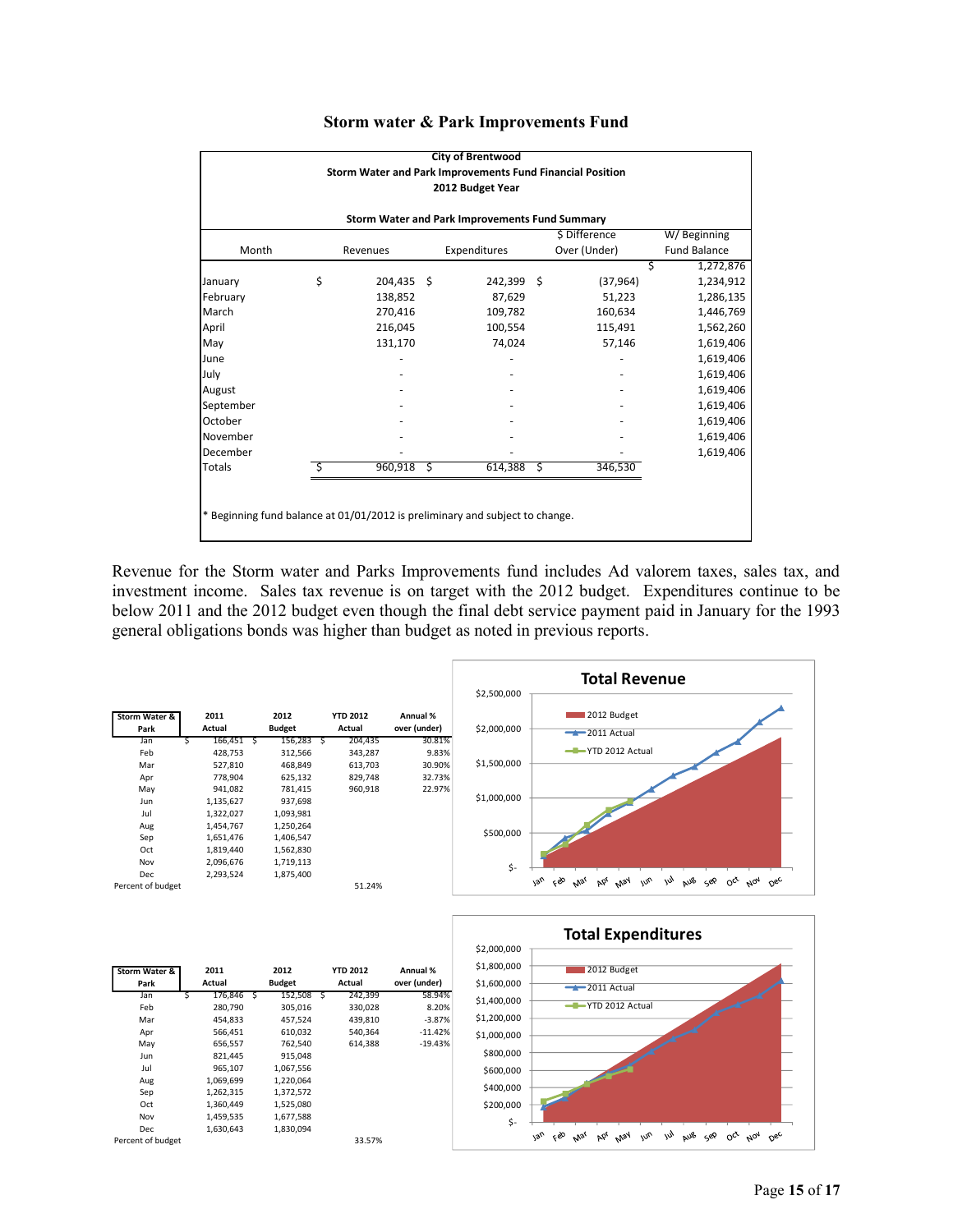|  | <b>Sewer Improvements Fund</b> |  |
|--|--------------------------------|--|
|--|--------------------------------|--|

| <b>City of Brentwood</b><br>Sewer Improvements Fund Financial Position       |    |             |              |             |  |              |                     |  |  |  |  |
|------------------------------------------------------------------------------|----|-------------|--------------|-------------|--|--------------|---------------------|--|--|--|--|
| 2012 Budget Year                                                             |    |             |              |             |  |              |                     |  |  |  |  |
| Sewer Improvement Fund Summary                                               |    |             |              |             |  |              |                     |  |  |  |  |
| \$ Difference<br>W/Beginning                                                 |    |             |              |             |  |              |                     |  |  |  |  |
| Month                                                                        |    | Revenues    | Expenditures |             |  | Over (Under) | <b>Fund Balance</b> |  |  |  |  |
|                                                                              |    |             |              |             |  |              | 83,796<br>Ś         |  |  |  |  |
| January                                                                      | \$ | 37,660 \$   |              | $10,530$ \$ |  | 27,130       | 110,926             |  |  |  |  |
| February                                                                     |    | 1,425       |              | 7,929       |  | (6,504)      | 104,422             |  |  |  |  |
| March                                                                        |    | 966         |              | 20,062      |  | (19,096)     | 85,326              |  |  |  |  |
| April                                                                        |    | 1,810       |              | 13,686      |  | (11, 876)    | 73,450              |  |  |  |  |
| May                                                                          |    | 939         |              | 14,151      |  | (13, 212)    | 60,238              |  |  |  |  |
| June                                                                         |    |             |              |             |  |              | 60,238              |  |  |  |  |
| July                                                                         |    |             |              |             |  |              | 60,238              |  |  |  |  |
| August                                                                       |    |             |              |             |  |              | 60,238              |  |  |  |  |
| September                                                                    |    |             |              |             |  |              | 60,238              |  |  |  |  |
| October                                                                      |    |             |              |             |  |              | 60,238              |  |  |  |  |
| November                                                                     |    |             |              |             |  |              | 60,238              |  |  |  |  |
| December                                                                     |    |             |              |             |  |              | 60,238              |  |  |  |  |
| Totals                                                                       | Ś  | $42,800$ \$ |              | $66,358$ \$ |  | (23, 558)    |                     |  |  |  |  |
|                                                                              |    |             |              |             |  |              |                     |  |  |  |  |
|                                                                              |    |             |              |             |  |              |                     |  |  |  |  |
| * Beginning fund balance at 01/01/2012 is preliminary and subject to change. |    |             |              |             |  |              |                     |  |  |  |  |
|                                                                              |    |             |              |             |  |              |                     |  |  |  |  |

The Sewer Improvements fund revenue and expenditures are on target with 2011 and the 2012 budget.

| Sewer<br>Improvements | 2011<br>Actual |             | 2012<br><b>Budget</b> |         |   | <b>YTD 2012</b><br>Actual | Annual %<br>over (under) |  |
|-----------------------|----------------|-------------|-----------------------|---------|---|---------------------------|--------------------------|--|
| Jan                   | Ś              | $35,727$ \$ |                       | 36,000  | S | 37,660                    | 4.61%                    |  |
| Feb                   |                | 37,485      |                       | 37,700  |   | 39,085                    | 3.67%                    |  |
| Mar                   |                | 38,309      |                       | 38,700  |   | 40,051                    | 3.49%                    |  |
| Apr                   |                | 39,802      |                       | 40,200  |   | 41,861                    | 4.13%                    |  |
| May                   |                | 40,440      |                       | 41,200  |   | 42,800                    | 3.88%                    |  |
| Jun                   |                | 40,880      |                       | 41,700  |   |                           |                          |  |
| Jul                   |                | 41,320      |                       | 42,200  |   |                           |                          |  |
| Aug                   |                | 41,470      |                       | 42,700  |   |                           |                          |  |
| Sep                   |                | 41,470      |                       | 43,200  |   |                           |                          |  |
| Oct                   |                | 41,470      |                       | 43,700  |   |                           |                          |  |
| Nov                   |                | 41.470      |                       | 44.200  |   |                           |                          |  |
| Dec                   |                | 152,999     |                       | 155,000 |   |                           |                          |  |
| Percent of budget     |                |             |                       |         |   | 27.61%                    |                          |  |





| Sewer<br>Improvements | 2011<br>Actual |         | 2012<br><b>Budget</b> |         |     | <b>YTD 2012</b><br>Actual | Annual %<br>over (under) |
|-----------------------|----------------|---------|-----------------------|---------|-----|---------------------------|--------------------------|
| Jan                   | Ś              | 10,459  | Ś                     | 12,913  | - S | 10,530                    | $-18.45%$                |
| Feb                   |                | 20.162  |                       | 25.826  |     | 18.459                    | $-28.53%$                |
| Mar                   |                | 35,365  |                       | 38,739  |     | 38,521                    | $-0.56%$                 |
| Apr                   |                | 49,197  |                       | 51,652  |     | 52,207                    | 1.07%                    |
| May                   |                | 70,973  |                       | 64.565  |     | 66.358                    | 2.78%                    |
| Jun                   |                | 82,134  |                       | 77,478  |     |                           |                          |
| Jul                   |                | 91,818  |                       | 90,391  |     |                           |                          |
| Aug                   |                | 105,324 |                       | 103,304 |     |                           |                          |
| Sep                   |                | 119,175 |                       | 116,217 |     |                           |                          |
| Oct                   |                | 132,079 |                       | 129,130 |     |                           |                          |
| Nov                   |                | 142,803 |                       | 142,043 |     |                           |                          |
| Dec                   |                | 160,994 |                       | 154,958 |     |                           |                          |
| Percent of budget     |                |         |                       |         |     | 42.82%                    |                          |